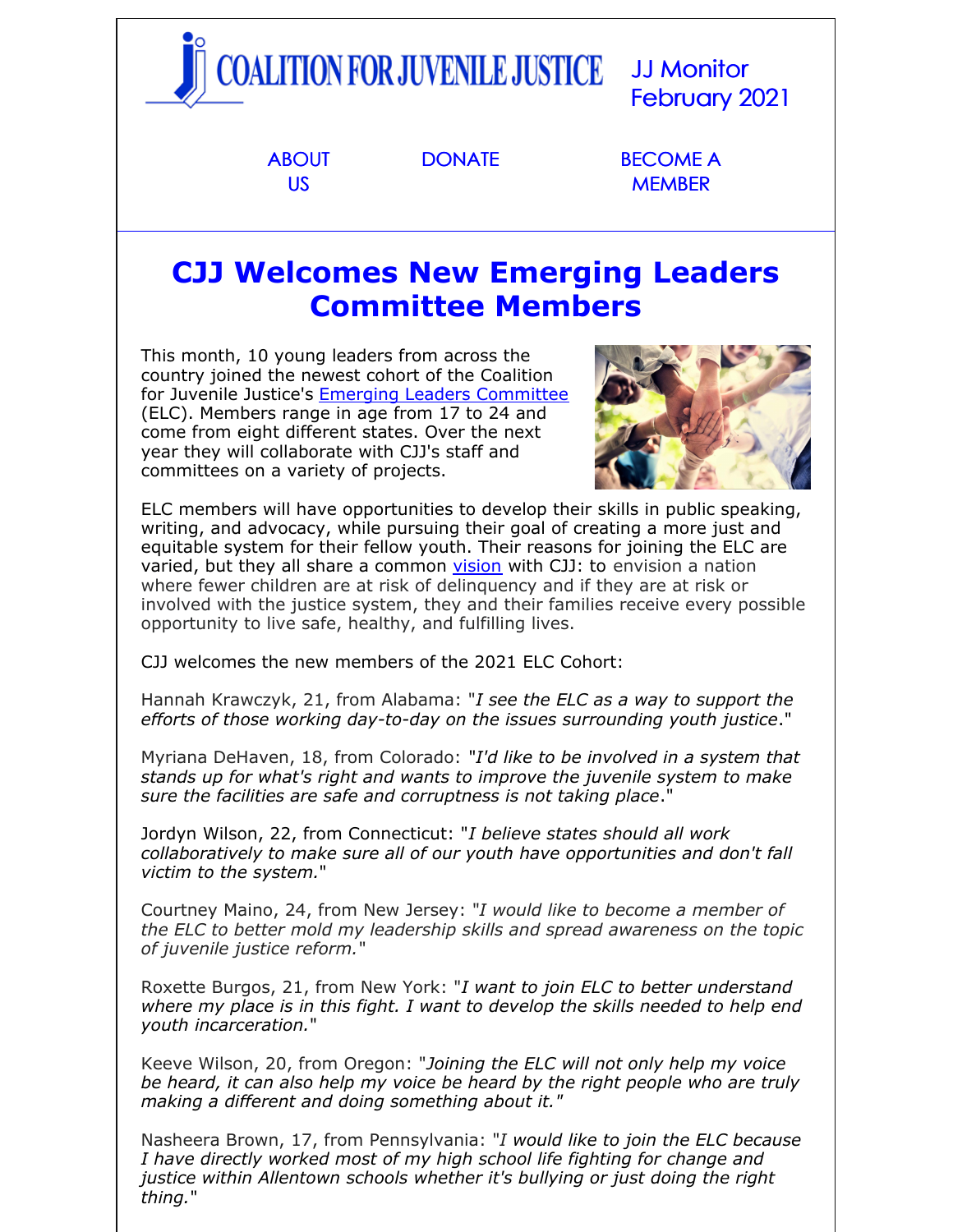Edgar Calixto, 21, from Washington: "*I want to show society that us youth behind bars are more than a statistic and if anyone can prevail through our struggles we can.*"

Rodney Strickland, 21, from Washington: "*Joining the ELC would be an opportunity for me to learn and grow as a member of my community and as a man.*"

Ron Ackerson, 19, from Washington, said he j*oined the ELC because of his personal experiences with the system, and "because of all the things that could be better*."

The committee is chaired by Aaron Toleafoa, also of Washington, who is a long-time advocate for youth justice reform.

To support and/or learn more about the Emerging Leaders [Committee,](http://juvjustice.org/donate/emerging-leaders-committee-support) **click here**.

## **CJJ's 2021 Virtual Annual Conference**

CJJ's 2021 Annual Conference: "Creating Healing Systems: Serving Today's Youth While [Transforming](http://juvjustice.org/events/conferences/2021-cjj-annual-conference) the Future" will be held virtually **Wednesday, June 9th through Friday, June 11th**.



#### **Annual Award Nominations:**

Each year, the Coalition for Juvenile Justice honors leaders in the field of youth justice during our Annual Conference. Do you know someone who should be recognized in 2021?

- Spirit of Youth [Award](https://files.constantcontact.com/31e4a892301/a7452f82-f384-4bee-9e4c-f2208a30d068.pdf) honors a young adult, under the age of 28, who has made great strides despite involvement with the juvenile justice system, overcome personal obstacles, and is today making significant contributions to society. **To nominate someone for the Spirit of Youth Award [click](https://docs.google.com/forms/d/e/1FAIpQLSdp1DsKZtFdSMa47Cn7Vs5HQM9f7e9GzHfdGIZ9ai0UeAAmuA/viewform?usp=sf_link) here.**
- A.L. Carlisle Child [Advocacy](https://files.constantcontact.com/31e4a892301/53f4b47d-237a-4287-b4b2-34ee0f3ddb38.pdf) Award honors someone who has made outstanding contributions to youth, to the organization, and to the broader arena of juvenile justice. **To nominate someone for the A.L. Carlisle Award [click](https://docs.google.com/forms/d/e/1FAIpQLSci5jL-8C5srs4QeOKrWUauPmkY4y3TAx_rI9LD4r4PneI30A/viewform?usp=sf_link) here.**
- Tony Gobar [Outstanding](https://files.constantcontact.com/31e4a892301/052e89b0-784e-4a0e-b64a-69c456cd303b.pdf) National Juvenile Justice Specialist Award honors a state Juvenile Justice Specialist who has exemplified excellence in service to others; has been dedicated and committed to improving the juvenile justice system; and has demonstrated compassion and concern for youth and advocates. **To nominate someone for the Tony Gobar Award [click](https://docs.google.com/forms/d/e/1FAIpQLSfI9uZ_Ak7xITuI_6luFx4BthjiUfWjrDbUJtt4rgUF_vAgng/viewform?usp=sf_link) here.**

**All nominations are due by Monday, February 22 nd**.

#### **Workshop Proposals:**

Don't miss your chance to present at CJJ's 2021 Annual Conference! **Workshop proposals are due February 28th** for **"**Creating Healing Systems: Serving Today's Youth While Transforming the Future"**.**

**To submit your proposal directly, [click](https://docs.google.com/forms/d/e/1FAIpQLSeqAGSvIO8zPXq4qnlZWxSAFZCdEf3kZzqiWFnXsEggjSbNnA/viewform?usp=sf_link) here.**

For questions, please contact LaToria Sheppard at [sheppard@juvjustice.org](mailto:sheppard@juvjustice.org).

### **Executive Board Nominations:**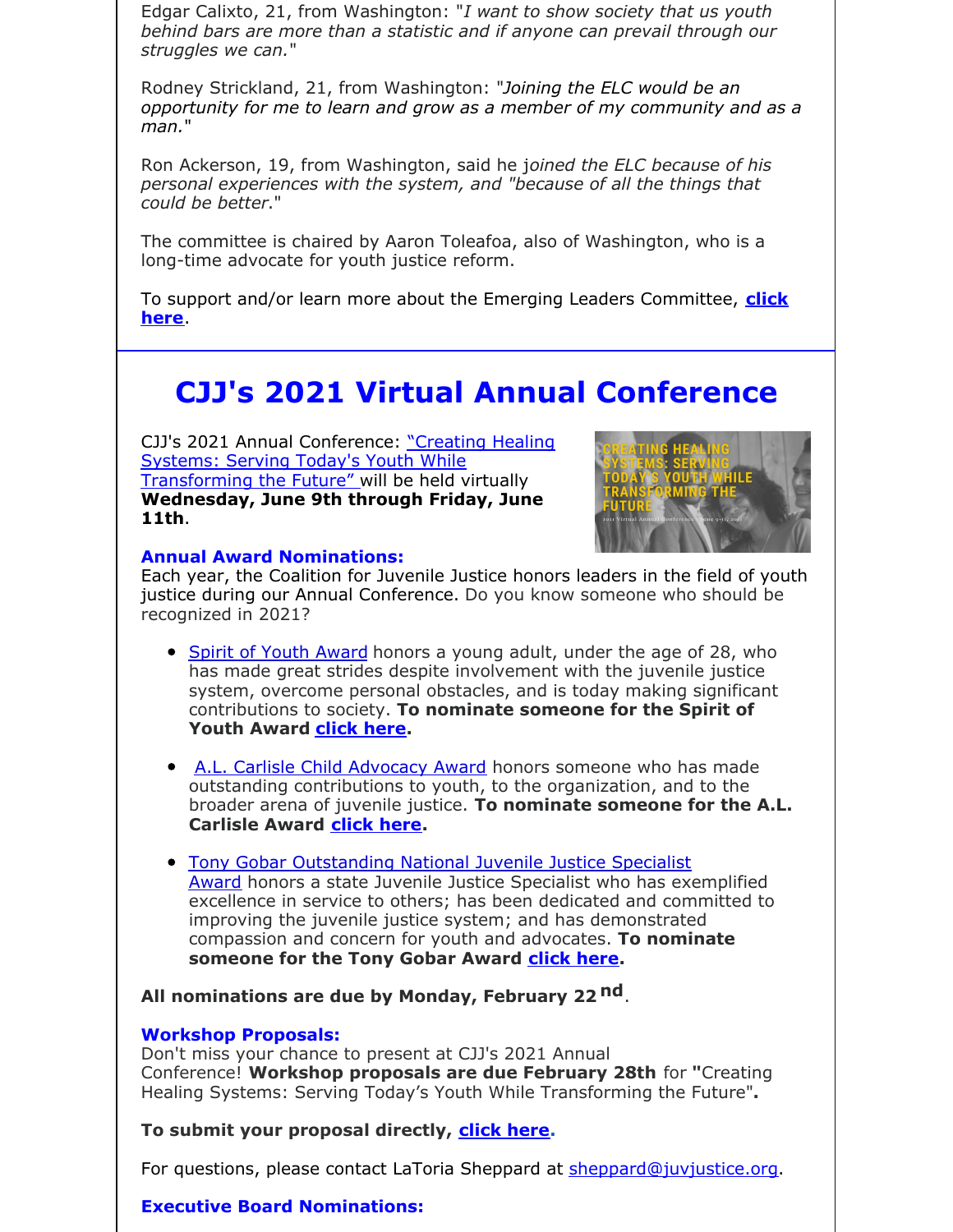CJJ will hold elections during the conference for the following Executive Board positions. **Nominations are due March 17th** for:

- **[National](https://docs.google.com/forms/d/e/1FAIpQLSdUSKgG7hY-Rqn7gTN6SdE3kT5CdIHxCGVaNdaTo17Nh6Wo4Q/viewform?usp=sf_link) Vice Chair**
- **[Treasurer](https://docs.google.com/forms/d/e/1FAIpQLSePSJ7IObd2-rttnMSbB9xi96lWKvpnrVGQZenAxwBfPJDERA/viewform?usp=sf_link)**
- **Regional [Representative](https://docs.google.com/forms/d/e/1FAIpQLSdX-A_D6DWIzhGrZx46RYvmaiEE_hDC0DvNv6IPp0FjDZUG1g/viewform?usp=sf_link)**
- **Emerging Leaders [Committee](https://docs.google.com/forms/d/e/1FAIpQLSc7bo-orSPdKnXgcBpMCuIscPgtu1Xc9BRzJ-8I5Vl_TZm0gg/viewform?usp=sf_link) Chair**
- **Ethnic and Cultural Diversity [Committee](https://docs.google.com/forms/d/e/1FAIpQLSda9Bzg2xuXGEdHsSc-LkOEgINoMWShpU39y5QfDEFPyxONGw/viewform?usp=sf_link) Chair**
- **National Racial and Ethnic Disparities [Coordinator](https://docs.google.com/forms/d/e/1FAIpQLSfSdSR-hdFG2iHx08JCjPycErJXbnYVHmBiYYiP4oNdGeqJ3Q/viewform?usp=sf_link)**

To apply for one of these positions, please click on the links above.

### **Registration Now Open:**

Each year, the Coalition for Juvenile Justice (CJJ) hosts a national conference uniquely focused on improving juvenile justice and delinquency prevention systems, services, practices and policies. Last year, more than 700 juvenile justice practitioners and advocates from across the U.S. and its territories attended.

This year the conference will focus on the latest research, developments, and challenges facing our field today. Specifically:

- How can we use the lessons learned from Covid-19 to create better, more youth-centered systems?
- What can we do to support youth and those who work with them during these challenging times?
- How can states and communities serve as leaders in shaping a better juvenile justice system?
- How can we improve collaborations with young people with lived experiences in the systems we work with?
- What can be done to leverage partnerships to help improve physical and mental health services, and better address youths' needs for education and housing?
- What role does advocacy play as communities seek to improve services and provide for trauma-informed care for children and youth?

To learn more and/or to register for the conference, **[click](https://www.juvjustice.org/civicrm/event/register?cid=0&reset=1&id=69) here**. A draft of the conference agenda can be viewed **[here](https://www.juvjustice.org/sites/default/files/resource-files/2021 Conference Agenda Draft 1.pdf)**.

### **Sponsor/Exhibitor Opportunities:**

CJJ invites you to consider becoming a sponsor or exhibitor at our 2021 Annual Conference on June 9-11. Sponsoring or exhibiting is an easy and affordable way to promote your program, publication, or institution to a targeted professional audience while supporting CJJ's continuing efforts towards juvenile justice reform and leadership development.

Contact CJJ Executive Director Naomi Smoot at [evans@juvjustice.org](mailto:evans@juvjustice.org) for more details.

## **New Toolkit Released**

The National [Network](https://nn4youth.org/) for Youth (NN4Y) in partnership with the Coalition for Juvenile Justice is excited to release a new toolkit for [practitioners.](http://juvjustice.org/) This toolkit, entitled ["Transforming](https://nn4youth.org/wp-content/uploads/NN4Y-CJJ-Transforming-Systems-to-Accelerate-Collaboration.pdf) Systems: Accelerating Collaboration Between Youth Homelessness Providers and Youth Policing and Incarcerated Systems"*,* highlights the top six steps a community should take to build an effective relationship between youth homelessness services and the youth court system. These steps include:

- Open the lines of communication to begin to build a positive and strong relationship.
- Include court and probation system partners in your collaborative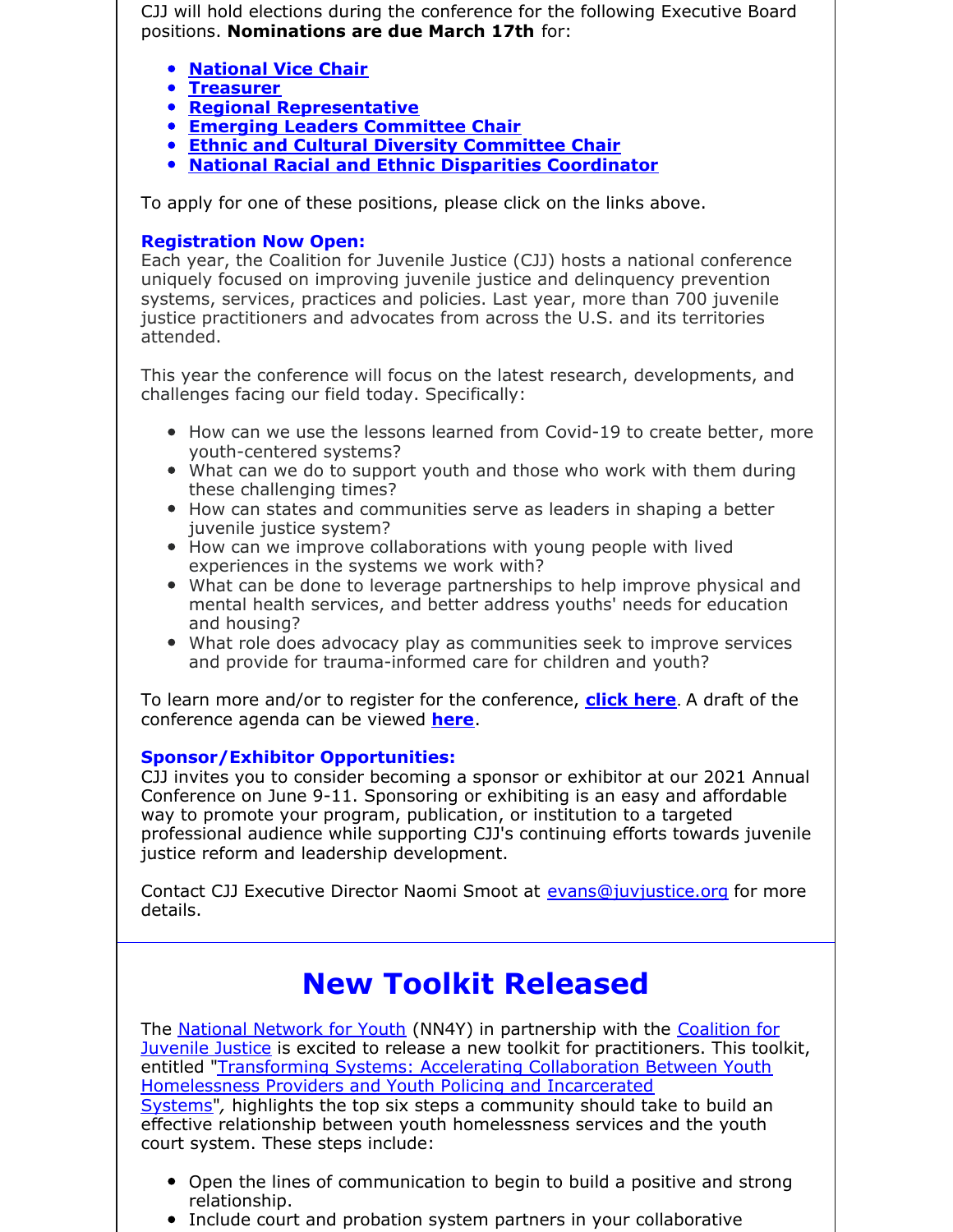community and state work to prevent and end youth homelessness.

- Center youth and young adults with lived experiences of homelessness, placing an emphasis on BIYOC and LGBTQIA young people.
- Identify the top challenges and opportunities for collaboration. Be honest.
- **Set clear goals and be persistent in achieving them.**
- Evaluate progress towards goals and reaffirm or create new goals at least every six months.and young women of color, especially those who have experienced violence or exploitation.

To read the toolkit, **[click](https://nn4youth.org/wp-content/uploads/NN4Y-CJJ-Transforming-Systems-to-Accelerate-Collaboration.pdf) here**.

# **Join CJJ!** Click here to learn more

about CJJ [memberships.](http://juvjustice.org/about-us/members)

# **NEW: CJJ's Book Club Program**

Following the 2020 Annual Conference's Lunch and Learn Book Club, CJJ has implemented a new quarterly book club program to further our discussion around youth justice.



Join us for our first book club, on **March 18th from 3pm to 4pm Eastern**. Vicki Reed, author of

"The Car [Thief](https://www.google.com/books/edition/The_Car_Thief/lZqYDQAAQBAJ?hl=en&gbpv=1&printsec=frontcover)" will hold a discussion on her book, which is a fictional account examining the criminalization of youth charged with status offenses.

CJJ is looking to continue the book club program each quarter throughout 2021 and additional books are being considered. To recommend a book please email LaToria Sheppard at [sheppard@juvjustice.org](mailto:sheppard@juvjustice.org).

Book clubs are free for everyone. **[Click](https://attendee.gotowebinar.com/register/4036645147941516299) here** to register for "The Car Thief" Book Club.

# **Upcoming Webinars**

**A Healing-Centered Vision for Youth, Families, and Communities Wednesday, March 10, 2021 at 3pm-4pm ET**



Healing ourselves emotionally and mentally is not as easy as it sounds, and at times we neglect to acknowledge the importance of incorporating a healing approach in our everyday lives (school, work, home,

etc.). The healing-centered vision, adopted by Healing Ninjas, allows us to come to terms with events and circumstances which have occurred in our lives, and to overcome the barriers of mental illness--one person, one family, and one community at a time.

Healing Ninjas is an online community platform highlighting the stories of individuals who are seeking to master the art of healing. Join us on October 28th at 3 pm to learn more about the healing-centered vision and how, as individuals and professionals, we can influence those we work with to become a person who excels in a particular skill or activity--in other words, to become a HEALING NINJA.

### **Presenters:**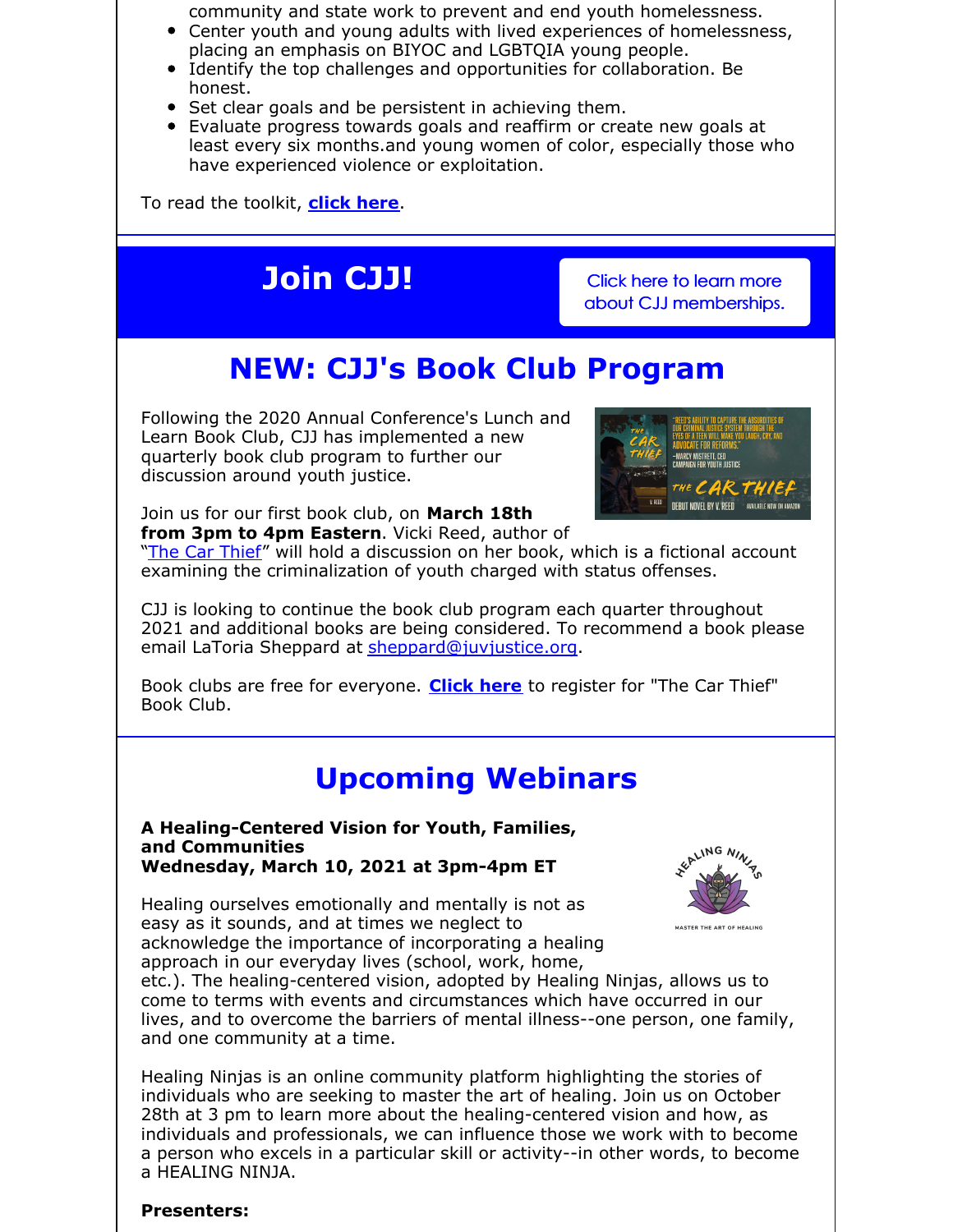*Hernan Carvente-Martinez*, Founder & CEO, [Healing](https://www.healingninjas.org/) Ninjas *Iliana Pujols,* Director of Community Connections, Connecticut Juvenile Justice Alliance

*Abdul Ali*, Community Organizer, Maine Youth Justice

This webinar is free for CJJ members. To become a member **[click](http://www.juvjustice.org/civicrm/contribute/transact?reset=1&id=2) here**. To register for this webinar **[click](https://attendee.gotowebinar.com/register/6046871261264893198) here**.

#### **From Prison Walls to College Halls: Achieving Success in the Face of Adversity Friday, April 9,2021 at 3pm-4pm ET**



Join author, Hameen Shabazz on a journey from hopelessness to hopefulness as he bestows a holistic

and interpersonal approach to the youth justice system, foster care, and transitioning through America's re-entry programs. The journey, words, trials, and triumphs Hameen Shabazz shares to disentangling professional and personal issues divulges a systemic blue print to a successful life after incarceration.

### **Presenter:**

*Hameen Shabazz*, Founder, [Project](https://dare2live.life/) NAS

This webinar is free for CJJ members. To become a member **[click](http://www.juvjustice.org/civicrm/contribute/transact?reset=1&id=2) here**. To register for this webinar **[click](https://attendee.gotowebinar.com/register/6171551482231338511) here**.

# **Would You Like to Blog for CJJ?**

CJJ is looking for bloggers for **CJJ [Today](http://www.juvjustice.org/blog)** to author stories and posts about juvenile justice. We're [particularly](http://www.juvjustice.org/about-us/state-advisory-group-members) interested in stories from **State Advisory Group members** or staff, CJJ **[individual](http://juvjustice.org/about-us/members/individual-memberships)** or **youth [members](http://juvjustice.org/youth-members)**, and

CJJ **[organizational](http://www.juvjustice.org/about-us/members/organizational-memberships) members**, about issues at the state or local level, interesting programs or approaches, and perspectives about the course of



juvenile justice reform at the local or state level. We also welcome blog posts from other juvenile justice system stakeholders. Blog posts can be between 400-750 words in length. Click **[here](http://files.constantcontact.com/31e4a892301/ae2fa24f-a0c7-4002-a04b-2d9a65ad104a.pdf)** to see our other guidelines for blogs.

Suggested topics could include:

- School to Prison Pipeline
- Girls in the Juvenile Justice System
- Remedying Racial and Ethnic Disparities
- Adolescent Brain Development
- Evidence-Based Practices
- Status Offenses
- Family and Youth Involvement
- Promising Practices or Program Spotlights

If interested please email [info@juvjustice.org](mailto:info@juvjustice.org) for more details.

## **Member Spotlight: Alabama**

The CDC estimates that one in five girls and one in 10 boys will be sexually abused by the age of 18. A staggering statistic considering 90% of child sexual abuse victims know their perpetrator. Despite the pandemic and school closures,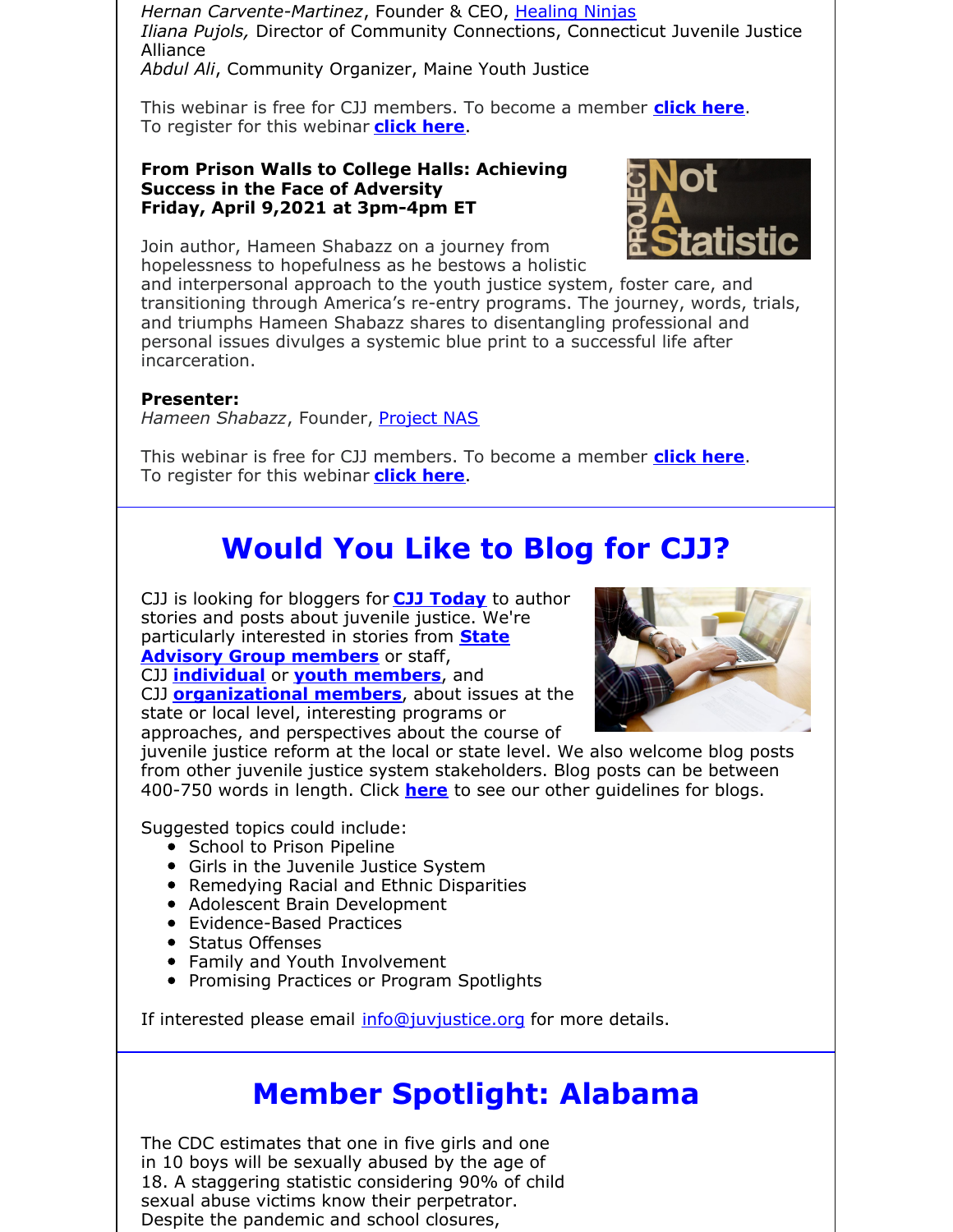Children's Advocacy Centers (CACs) in Alabama have continued to serve children and families to offer a place of hope, healing and justice. During 2020, Alabama CACs conducted almost 6,800 Forensic Interviews and provided almost 23,000 counseling sessions with the use of technology. Of these 6,800 initial interviews, 1,780 were referred for prosecution.



Why do we need CACs? Imagine being asked to take center stage and share your last sexual encounter to a room full of strangers without omitting any details. It's an assignment no one would willingly accept. Before CACs were developed, this is exactly what children and adolescents were expected to do when disclosing their horrific stories of sexual abuse. A victim had to tell the worst story of his or her life repeatedly to parents, school counselors, doctors, law enforcement, attorneys, investigators, and judges.

The revictimization of a child was so traumatizing that Robert "Bud" Cramer, Alabama native and former United States Representative, introduced the concept of the CAC on local, state, and national levels in 1984. He helped establish the first CAC in the nation in Huntsville on May 1, 1985. In 1986, the Alabama Legislature passed a bill designating the Huntsville location as a pilot CAC program and this opened the door to Victims of Crime Act (VOCA) funding for our first center. During the next decade, Alabama would establish ten centers across the state and lead the nation in the development of CACs. The model, developed here in Alabama, has spread to more than 950 sites across the United States and in 34 countries throughout the world.

Children's Advocacy Centers provide a child-friendly, safe and neutral location in which law enforcement, child protective services, and investigators may conduct and observe forensic interviews. If interviewed at home, the child may not feel safe if the abuser is a family member; at a police station they may feel blamed. The non-offending family members also receive support, crisis intervention and referrals for mental health and medical treatment. The multidisciplinary team meets regularly to communicate and make decisions together about how to support the child. Cases are reviewed beginning with the victim's initial outcry through investigation, treatment and prosecution. Communication within the team reduces duplication and mistakes, and keeps victims from falling through the cracks.

In 1996, the Alabama Network of Children's Advocacy Centers, Inc. (ANCAC or The Network) was recognized as the State Chapter and tasked with promoting the multi-disciplinary process in fostering an abuse free society for Alabama's children and support the development of the CAC model through public awareness, training and collaborative partnerships. The Network achieves this mission through 35 CACs with eight satellite locations serving all 67 counties in Alabama.

Childhood sexual abuse has potentially serious and long-lasting negative mental health impacts, including increased risk of developing Posttraumatic Stress Disorder (PTSD), depression, suicide attempts, substance abuse, relationship difficulties, and many other problems. Children who experience sexual abuse or assault also develop changes in overall physical health. CAC models for child abuse intervention are proven and effective, bringing together trained professionals to investigate and provide medical and mental health care as well as support to child victims of abuse, while holding offenders accountable through the court system.

It's exciting for Alabama to be the birthplace of CACs but we have more work to do. Reports show that during isolation and social distancing due to the pandemic, there is an increase in occurrences and severity of abuse because children are out of the view of their mandatory reporters and advocates. Now and always, Children's Advocacy Centers are proving that there is a way to prevent violence, victimization and abuse from leaving an indelible mark on